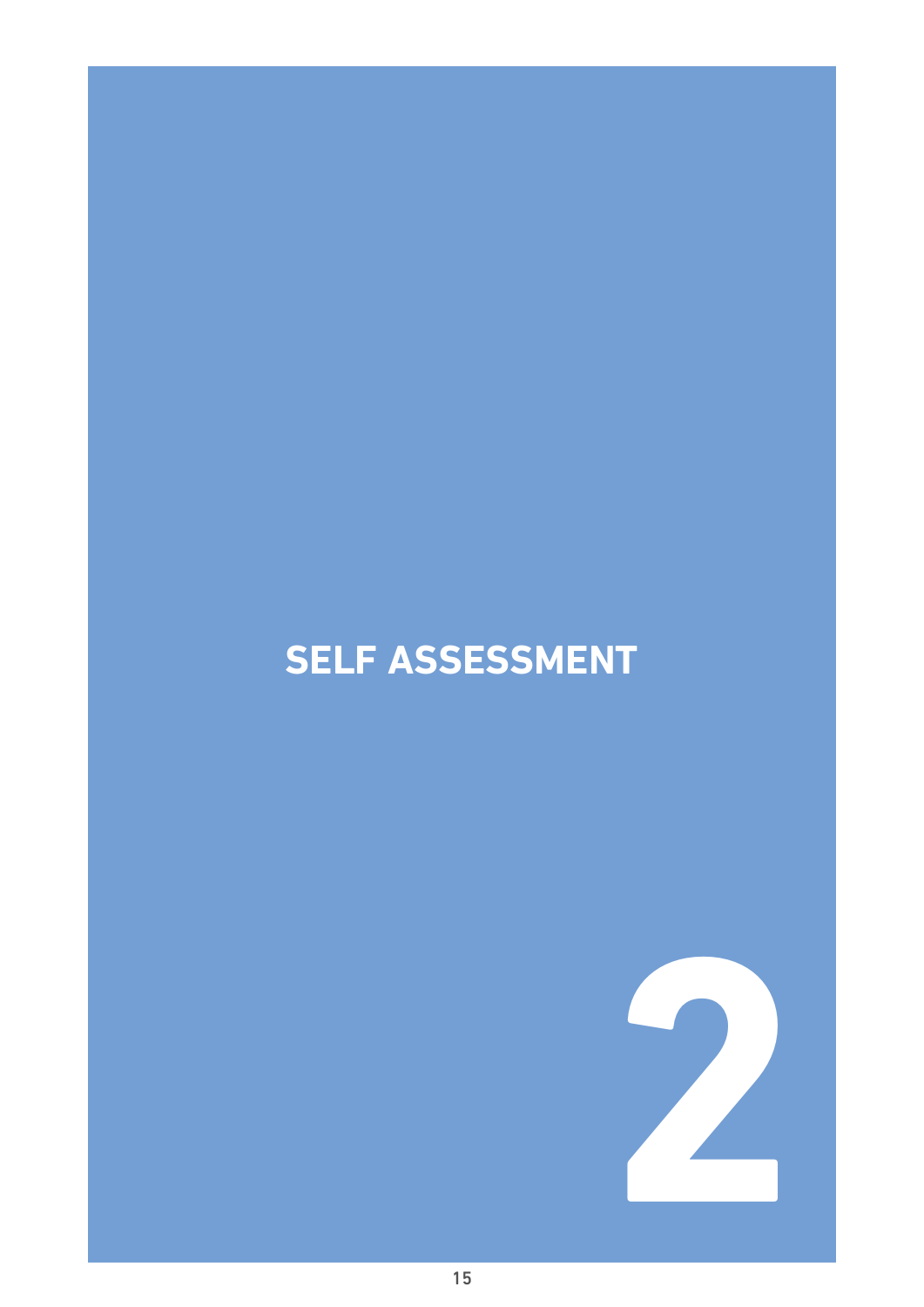### **Why Self Assessment?**

Self assessment contributes to continuous improvement by providing a structured opportunity to assess performance and identify improvements. Self assessment helps to answer the question *"How well are we doing?"* as well as other questions that follow on from it: *"How do we know?"* and *"How can we do better?"*. Self assessment allows each mental health service to examine its everyday activities and assess them against the Best Practice Guidance. It facilitates an examination of where the service has been, where it is now, and where it will need to go next. The process also allows teams and services to realise what they do well and the areas they need to improve upon. It also helps in terms of ownership of the process and its outcomes, thereby strengthening accountability and responsibility for acting on the findings.

## **Preparation for Self Assessment**

In order to comprehensively self assess a service, a self assessment team must be established by the management team. The membership of the self assessment team should reflect the multidisciplinary members providing integrated care within the service. Membership should be reflective of staff knowledge and experience, not necessarily the position they hold within the team/organisation.

Multi-disciplinary self assessment teams may include front line direct and indirect care/service providers and professionals, organisation leaders, management, service users, family and carers, community partners, volunteers etc. Direct and indirect care/services may include such areas as healthcare assistant staff, nursing, psychiatry, psychology, pharmacy, dietician, pastoral care, speech/ language therapy, social work, occupational therapy, household, catering, security and administration.

### **Self Assessment Teams**

Assessing against the Best Practice Guidance provides an opportunity for mental health services to get a shared understanding of the quality of care being provided within their services and in particular, those areas that need greater focus and action. This can be achieved by assessing the indicators as a multidisciplinary team. This team based approach supports the generation of discussion around the quality of service being delivered as well as the capacity and capability within the service to support the delivery.

Identifying a designated lead within the self assessment team is an essential step, as this person will be the overall named lead person for both the coordination of the assessment process and arranging the collation of the services assessment information. The designated lead should be a senior staff member who has strong leadership and coordinating skills and have an understanding of the quality assessment and improvement process. The lead will engage with all relevant staff, ensuring broad participation throughout the process. The lead person will also be the key link between their service, the management team (through the agreed internal channels identified) and the National Mental Health QSUS team.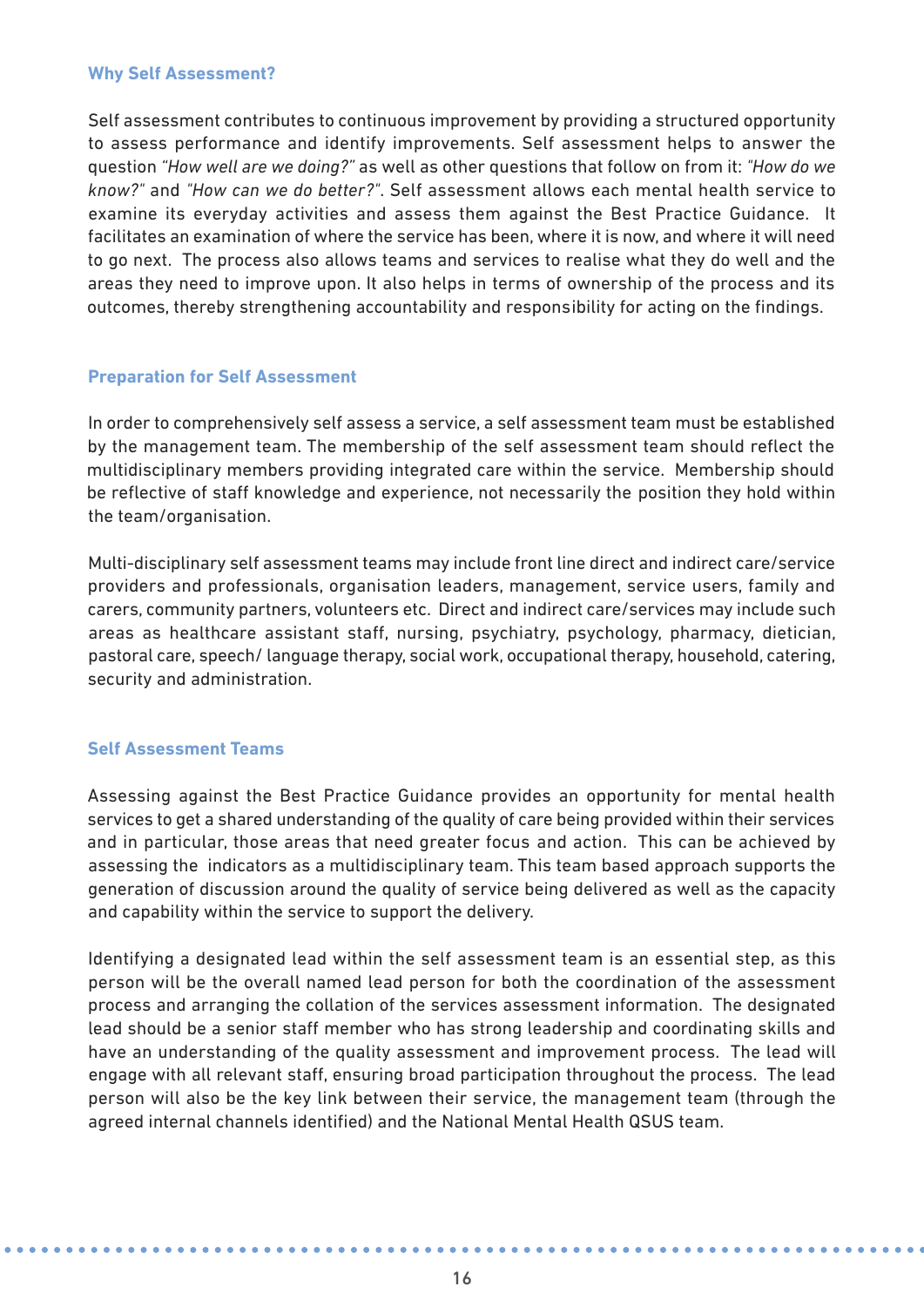Membership of the team is dependant on the size of the service, but it is advisable to have between 6-8 members per self assessment team. The team should consist of:

- One Consultant Psychiatrist
- One Service User or Carer or Family Member
- One Senior Nurse Manager
- Two to four Health & Social Care Professionals depending on the service
- One Site Manager (CNM 2 / CNM 3 / Team Coordinator)
- One Management / Administration staff member.

### **How to Self-Assess?**

The self assessment process is carried out by the self assessment teams over an average period of 9 – 10 months. During this period the team meet on a regular basis. Frequency of team meetings may vary from once a week (for one to two hours), to teams meeting for half a day once a month.

Whatever structure is employed it is necessary for a self assessment team to follow some key steps in the process. These areas are outlined here and discussed further below.

- **1.** Knowledge of the self assessment process and their own role
- **2.** Discussion
- **3.** Planning the schedule of self assessment
- **4.** Gathering evidence / triangulation of multiple sources of evidence
- **5.** Completing the Guidance Assessment Improvement Tool GAIT
- **6.** Onsite documentation to support self assessment
- **7.** Level of Achievement and Risk Rating.
- **8.** Developing and monitoring Quality Improvement Plans (QIP) / Corrective and Preventative Action Plans (CAPA's).

. . . . . . . . . .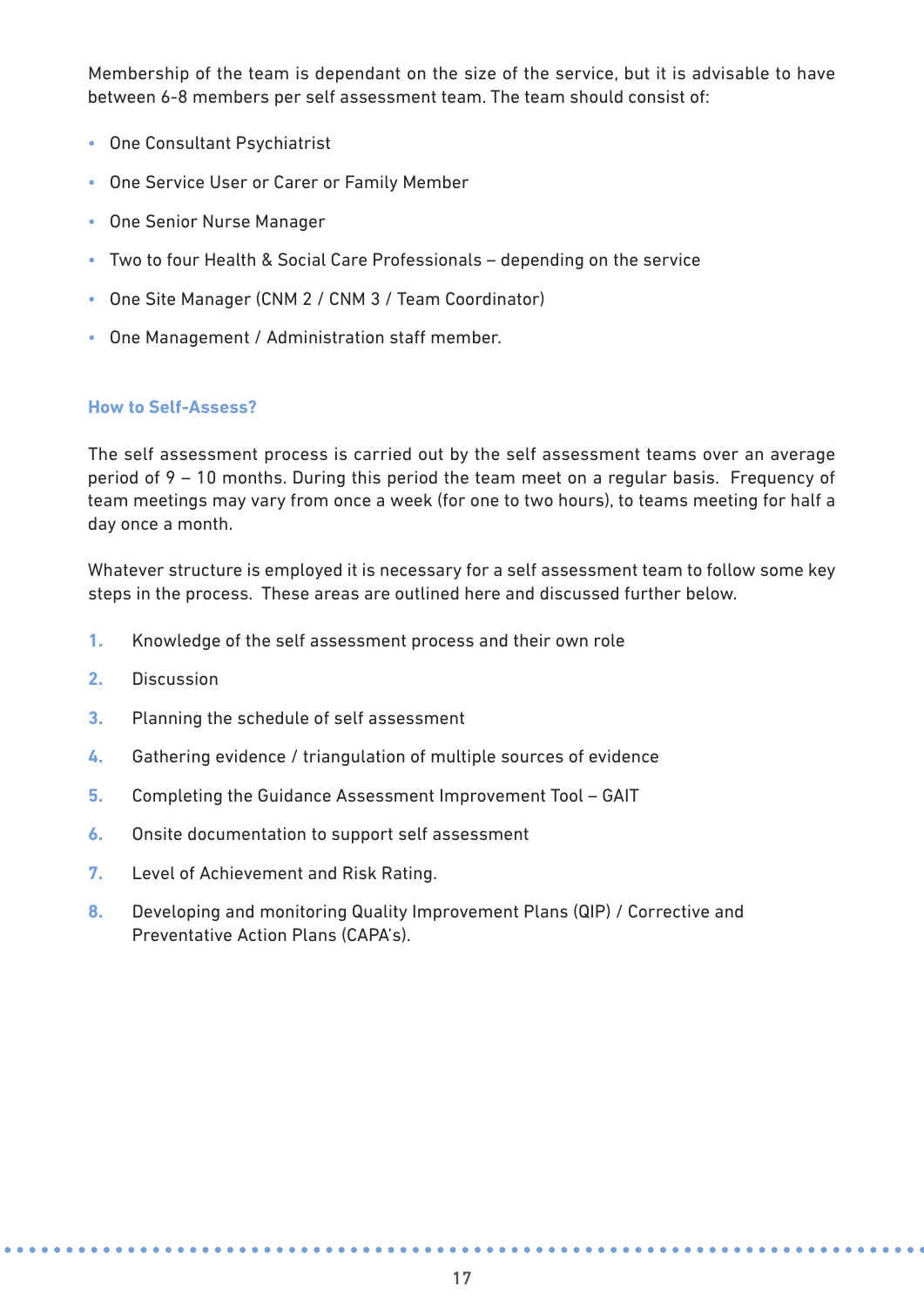## **1. Knowledge**

Before beginning self assessment, each team member should have a good understanding and knowledge of their own role, and the aims and objectives of the self assessment process. The Quality Service User Safety (QSUS) team will provide specific education sessions for nominated Quality Champions / Trained Trainers, in each of the CHO areas. The Quality Champions / Trained Trainers will provide training and mentoring to the self assessment teams within their area. Individual self assessment team members should read all the Guidance and the checklists and be familiar with their contents. This will enable team members to get a clear understanding of what each area covers. The indicators and features will assist in explaining each aim.

# **2. Discussion**

The main points that will need to be discussed and agreed during the initial self assessment team meeting include:

- Assigning a designated lead for each self assessment team.
- Agreeing the membership of the self assessment team (a record of attendance should be kept by each Lead).
- Agreeing a schedule and the timelines for a completed assessment.
- Setting the dates, times and venues for the meetings.
- Agreeing who will facilitate each meeting and input information into the Guidance Assessment Improvement Tool (GAIT) during the meetings.
- Agreeing where the documentation identified by the self assessment teams during their assessment will be stored within the GAIT system, to enable easy uploading and retrieval on GAIT.

After the initial self assessment team meeting further meetings are facilitated by the lead and these are used to review the evidence and complete the GAIT.

# **3. Planning the schedule of Self Assessment**

In view of the size of the task in assessing against 61 indicators it is proposed that each service sets out a realistic plan to undertake and complete the assessment against the Guidance. The following table provides a summary of the number of Themes, Aims and Indicators associated with the HSE Best Practice Guidance for mental health services.

|                | <b>Theme</b>                          | <b>No of Aims</b> | No of Indicators |
|----------------|---------------------------------------|-------------------|------------------|
| <b>Theme1</b>  | Recovery Oriented Care and Support    | 8                 | 17               |
| <b>Theme 2</b> | <b>Effective Care and Support</b>     | 7                 | 18               |
| <b>Theme 3</b> | Safe Care and Support                 | 5                 | 8                |
| Theme 4        | Leadership, Governance and Management | 6                 | 10               |
| Theme 5        | Workforce                             | 4                 | 8                |
| <b>Total</b>   |                                       | 30                | 61 Indicators    |

**Table 1: Number of Themes, Aims & Indicators.**

 $\mathbf{A} \mathbf{A} \mathbf{A} \mathbf{A} \mathbf{A}$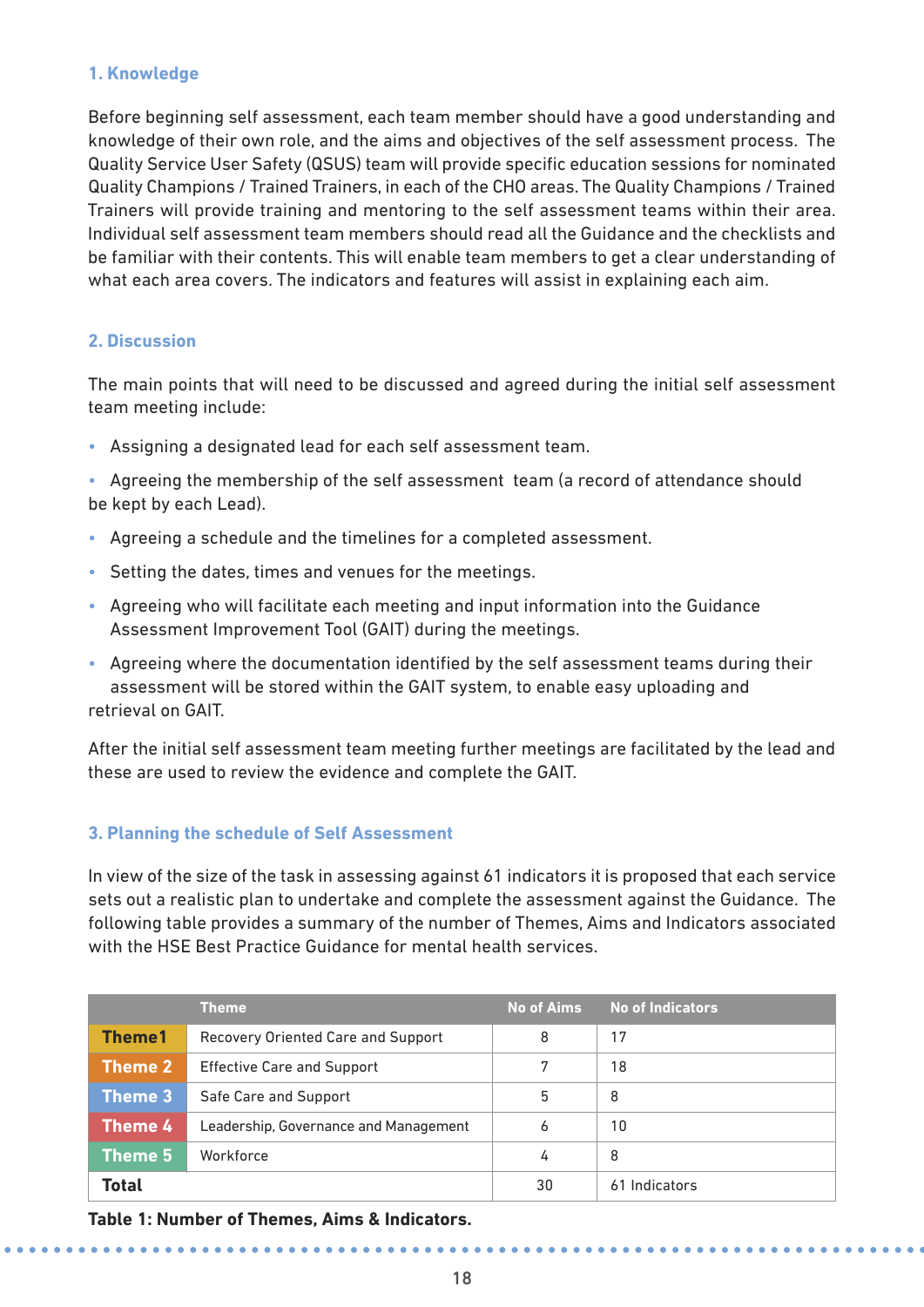

**Figure 5: Overview of Assessment Process**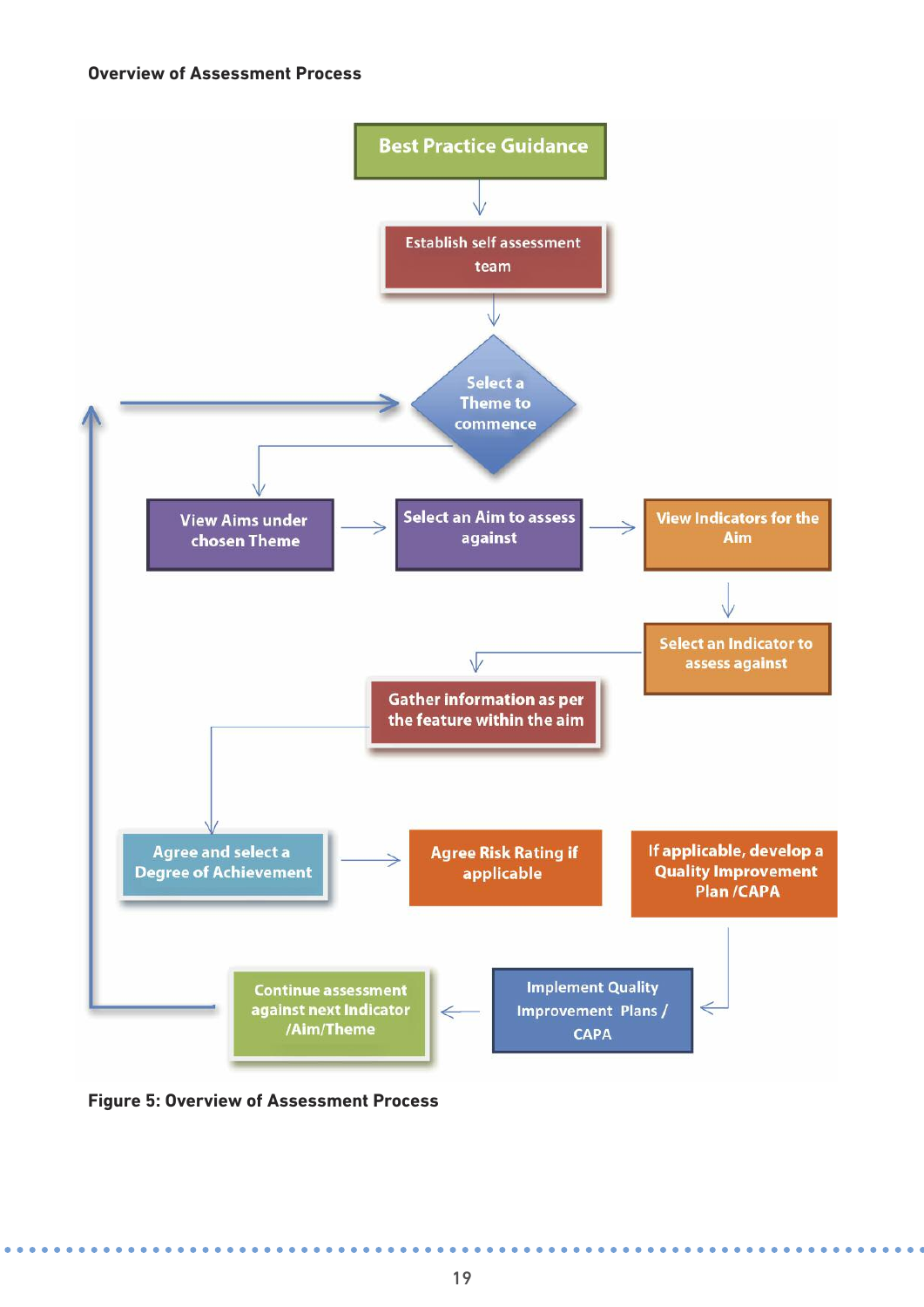# **4. Gathering evidence / triangulation of multiple sources of evidence**

In conducting the self assessment, the team will make a determination of it's achievement with each of the indicators. In making a judgment on their level of achievement, the self assessment team will gather and analyse many sources of information to determine whether this judgement is supported by up to three separate sources of information, this process is known as triangulation. Sources of information can be a combination of available documentation, interviews and/or direct observation undertaken by the self assessment team. The key strengths in using triangulation are that multiple sources of information often give more information regarding the level of achievement.

On occasions where there is insufficient information available, a request for further information or clarification can be made to other members of the wider team or relevant service manager. Once it has been determined that there is enough information, the self assessment team agree the level of achievement.



#### **5. Completing the Guidance Assessment Improvement Tool – GAIT**

To aid the introduction of the Best Practice Guidance, an information technology software framework has been developed by the QSUS office and the ICT projects office, to facilitate service self assessment. It is a web-enabled tool allowing each self–assessment team to record a rating against each indicator. The tool also supports the development and implementation of quality improvement plans and actions to address gaps identified during the assessment process. Each self assessment team records, maintains and monitors progress on the GAIT tool. This will help support regulatory compliance and the Mental Health Commission inspection process.

The tool will reflect the complete contents of the Best Practice Guidance along with all the accompanying checklists. It will enable discussion through management team meetings of each team's/service's level of completion and achievement, areas of good practice and opportunities for improvement. This will also support adhering to regulatory compliance and facilitate the Mental Health Inspection process.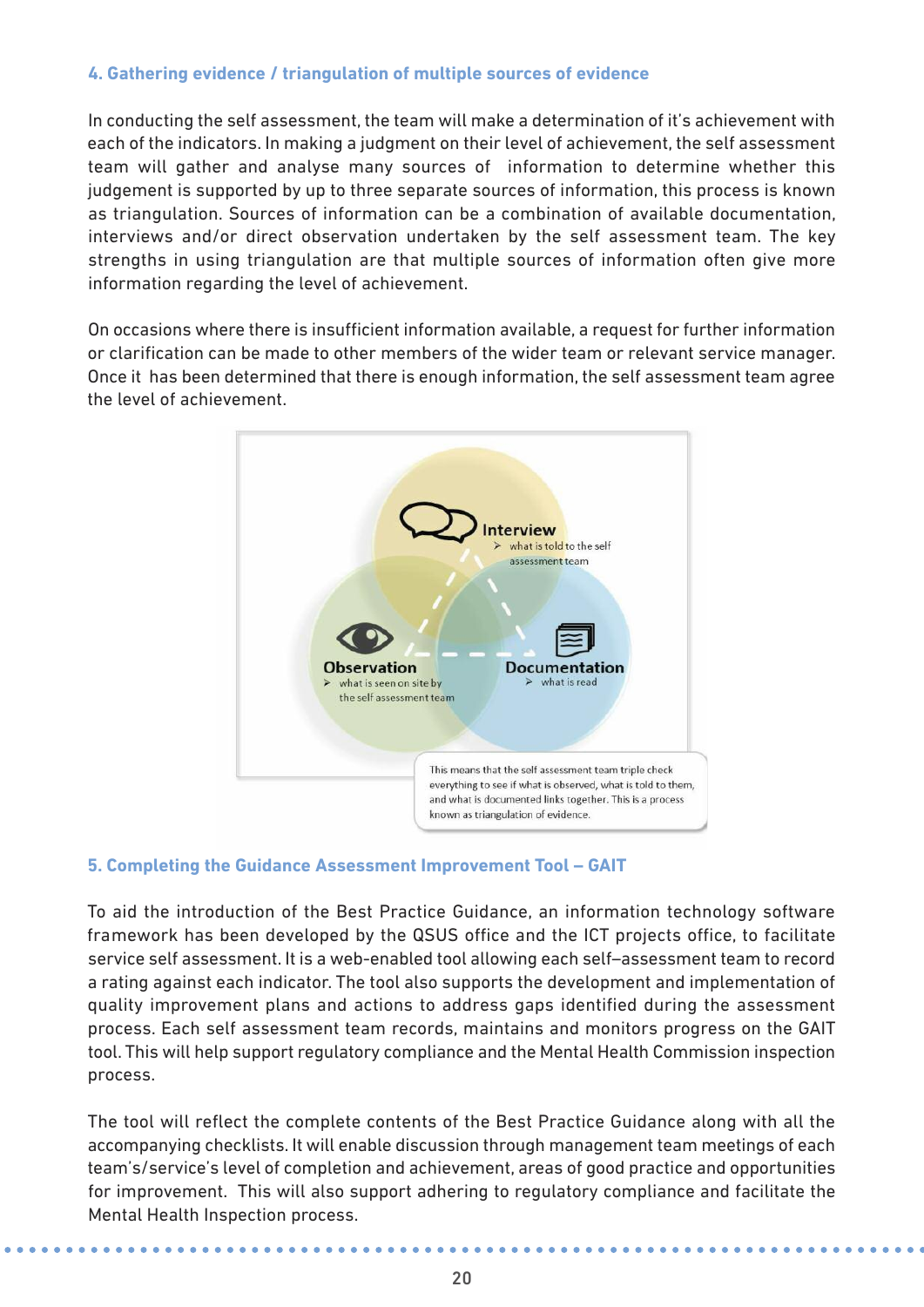## **6. Onsite documentation to support Self Assessment**

Both during and upon completion of the self assessment process, each team will have access to the GAIT tool. This will enable teams to upload documentary evidence and to easily retrieve their evidence to support their level of achievement against the Guidance.

# **7. Level of Achievement and Risk Rating**

The final stage of the self assessment process is the rating of the team's level of achievement and where applicable, the level of risk related to the indicator.

## **Rating Scale**

The rating of an individual indicator is designed to assist self assessment teams and the service in general, to prioritise areas for improvement. To rate the degree of achievement against an indicator, the team must first ask itself what would constitute a 100% achievement of the indicator, i.e. what structures, processes and outcomes would have to exist for full achievement. The team must then determine what level of achievement they adhere to. The rating for the indicator can be determined based on the impact and the level of action that is required.

The self assessment team chooses a rating:

- Fully Achieved **Green**
- Partially Achieved **Yellow**
- Partially Achieved **Amber**
- Not Achieved **Red**

### **Assessment Rating Criteria:**

#### **Fully Achieved: Green**

• The assessment demonstrates that the indicator is fully met.

### **Partially Achieved: Yellow**

- The assessment demonstrates that some or most features of the indicator are met.
- The impact on people who use services, visitors or staff is low.
- The action required is minimal.

### **Partially Achieved: Amber**

- The assessment demonstrates some or little of the indicator is met.
- The impact on people who use services, visitors or staff is medium.
- The action required is moderate.

#### **Not Achieved: Red**

- The assessment demonstrates that some or all of the indicator is not met.
- The impact on people who use services, visitors or staff is high.
- The action required is immediate.

#### **Figure 6: Assessment Rating Criteria**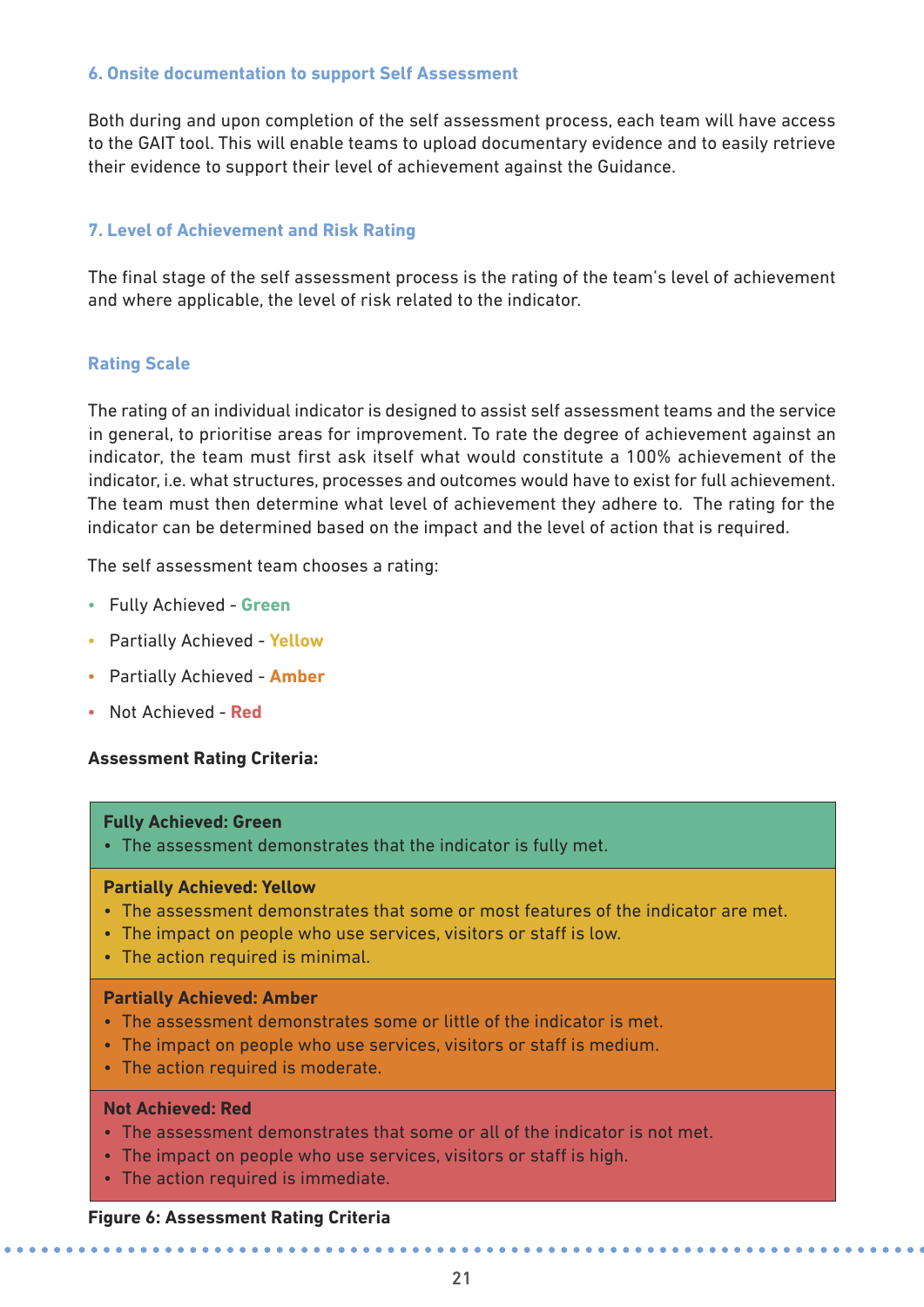### **Risk Assessment**

Risk should be managed as an integrated part of the HSE's overall approach to quality improvement. The risk management process intertwines with the quality cycle in terms of risk assessment. Key to both quality improvement and risk management processes, are the identification of risks, agreeing improvement programmes to treat risks and on going monitoring and evaluation to manage the risks. Where a self assessment team has identified a level of achievement at **red**, it must consider the possibility of related risks with regard to the service user, staff or the service.

Where a self assessment team has identified a level of achievement at **amber**, the team may consider the possibility of related risks. To help identify these risks and prioritise those that are identified, the self assessment team carries out a risk rating.

**Stage One** involves making a determination of the impact of the event based on the failure to meet the indicator/s. To determine the impact of this harm should it occur, each risk area has been assigned descriptors over 5 levels ranging from negligible to extreme harm. In scoring impact, the anticipated outcome of the risk is grade from 1-5, with 5 indicating a more serious Impact.

The only area for self assessment teams to consider in relation to these risks within the risk impact table below is 'Compliance with Standards, statutory, clinical, professional and management).

|                                                                                               | <b>Negligible</b>                                                                                                                         | <b>Minor</b>                                                                                                                                                                                                                                     |                                                                                                                                                                                                                                                                                                                                                                                                                                                                                                                                                                                                                                                                            | Major                                                                                                                                                                                                                                                                      | <b>Extreme</b>                                                                                                                                                                                                                                                                                                                                                                                                                                                                                                                                          |  |
|-----------------------------------------------------------------------------------------------|-------------------------------------------------------------------------------------------------------------------------------------------|--------------------------------------------------------------------------------------------------------------------------------------------------------------------------------------------------------------------------------------------------|----------------------------------------------------------------------------------------------------------------------------------------------------------------------------------------------------------------------------------------------------------------------------------------------------------------------------------------------------------------------------------------------------------------------------------------------------------------------------------------------------------------------------------------------------------------------------------------------------------------------------------------------------------------------------|----------------------------------------------------------------------------------------------------------------------------------------------------------------------------------------------------------------------------------------------------------------------------|---------------------------------------------------------------------------------------------------------------------------------------------------------------------------------------------------------------------------------------------------------------------------------------------------------------------------------------------------------------------------------------------------------------------------------------------------------------------------------------------------------------------------------------------------------|--|
| injury                                                                                        | Adverse event leading to minor injury not requiring<br>first aid.<br>No impaired Psychosocial functioning                                 | Minor injury or illness, first aid treatment<br>required<br><3 days absence<br><3 days extended hospital stay<br>Impaired psychosocial functioning greater than 3<br>days less than one month                                                    | Significant injury requiring medical treatment<br>e.g. Fracture and/or counselling.<br>Agency reportable, e.g. HSA, Gardai (violent and<br>aggressive acts).<br>>3 Days absence<br>3-8 Days extended hospital Stay<br>Impaired psychosocial functioning greater than<br>one month less than six months                                                                                                                                                                                                                                                                                                                                                                     | Major injuries/long term incapacity or disability<br>(loss of limb) requiring medical treatment and/or<br>counselling<br>Impaired psychosocial functioning greater than<br>six months                                                                                      | Incident leading to death or major<br>permanent incapacity.<br>Event which impacts on large number<br>of patients or member of the public<br>Permanent psychosocial functioning<br>incapacity.                                                                                                                                                                                                                                                                                                                                                          |  |
| Service User Experience                                                                       | Reduced quality of service user experience related to<br>inadequate provision of information                                              | Unsatisfactory service user experience related to<br>less than optimal treatment and/or inadequate<br>information, not being to talked to & treated as<br>an equal; or not being treated with honesty,<br>dignity & respect - readily resolvable | Unsatisfactory service user experience related to<br>less than optimal treatment resulting in short<br>term effects (less than 1 week)                                                                                                                                                                                                                                                                                                                                                                                                                                                                                                                                     | Unsatisfactory service user experience related to<br>poor treatment resulting in long term effects.                                                                                                                                                                        | Totally unsatisfactory service user<br>outcome resulting in long term effects,<br>or extremely poor experience of care<br>provision                                                                                                                                                                                                                                                                                                                                                                                                                     |  |
| <b>Compliance with Standards</b><br><b>Statutory, Clinical,</b><br>Professional & Management) | Minor non compliance with internal standards. Small<br>number of minor issues requiring improvement                                       | Single failure to meet internal standards or<br>follow protocol, Minor recommendations which<br>can be easily addressed by local management                                                                                                      | Repeated failure to meet internal standards or<br>follow protocols. Important recommendations<br>that can be addressed with an appropriate<br>management action plan.                                                                                                                                                                                                                                                                                                                                                                                                                                                                                                      | Repeated failure to meet external standards.<br>Failure to meet national norms and standards /<br>Regulations (e.g. Mental Health, Child Care Act<br>etc).<br>Critical report or substantial number of<br>significant findings and/or lack of adherence to<br>regulations. | Gross failure to meet external<br>standards<br>Repeated failure to meet national<br>norms and standards / regulations.<br>Severely critical report with possible<br>major reputational or financial<br>implications.                                                                                                                                                                                                                                                                                                                                    |  |
| <b>Objectives/Projects</b>                                                                    | Barely noticeable reduction in scope, quality or<br>schedule.                                                                             | Minor reduction in scope, quality or schedule.                                                                                                                                                                                                   | Reduction in scope or quality of project; project<br>objectives or schedule.                                                                                                                                                                                                                                                                                                                                                                                                                                                                                                                                                                                               | Significant project over - run.                                                                                                                                                                                                                                            | Inability to meet project objectives.<br>Reputation of the organisation<br>seriously damaged.                                                                                                                                                                                                                                                                                                                                                                                                                                                           |  |
| <b>Business Continuity</b>                                                                    | Interruption in a service which does not impact on the<br>delivery of service user care or the ability to continue<br>to provide service. | Short term disruption to service with minor<br>impact on service user care.                                                                                                                                                                      | Some disruption in service with unacceptable<br>impact on service user care.<br>Temporary loss<br>of ability to provide service                                                                                                                                                                                                                                                                                                                                                                                                                                                                                                                                            | Sustained loss of service which has serious<br>impact on delivery of service user care or service<br>resulting in major contingency plans being<br>involved                                                                                                                | Permanent loss of core service or<br>facility.<br>Disruption to facility leading to<br>significant 'knock on' effect                                                                                                                                                                                                                                                                                                                                                                                                                                    |  |
| <b>Adverse publicity/Reputation</b>                                                           | Rumours, no media coverage. No public concerns<br>voiced.<br>Little effect on employees morale. No<br>review/investigation necessary.     | Local media coverage - short term.<br>Some public concern.<br>Minor effect on employees morale / public<br>attitudes. Internal review necessary.                                                                                                 | National media/ adverse publicity, less than 3<br>days. News stories & features in national papers.<br>Local media -- long term adverse publicity.<br>Local media - adverse publicity.<br>Public confidence in the organisation<br>Significant effect on employees morale & public<br>perception of the organisation. Public calls (at<br>undermined. HSE use of resources questioned.<br>local level) for specific remedial actions.<br>Minister may make comment. Possible questions<br>Comprehensive review/investigation necessary.<br>in the Dáil. Public calls (at national level) for<br>specific remedial actions to be taken possible<br>HSE review/investigation |                                                                                                                                                                                                                                                                            | National/International media/ adverse<br>publicity, > than 3 days. Editorial<br>follows days of news stories &<br>features in National papers.<br>Public confidence in the organisation<br>undermined.<br>HSE use of resources questioned.<br>CEO's performance questioned. Calls<br>for individual HSE officials to be<br>sanctioned. Taoiseach/Minister forced<br>to comment or intervene. Ouestions in<br>the Dail. Public calls (at national level)<br>for specific remedial actions to be<br>taken, Court action, Public<br>(independent) Inquiry. |  |
| <b>Financial Loss (per local Contact) <elk< b=""></elk<></b>                                  |                                                                                                                                           | $E1k - E10k$                                                                                                                                                                                                                                     | $E10k - E100k$                                                                                                                                                                                                                                                                                                                                                                                                                                                                                                                                                                                                                                                             | $£100k - £1m$                                                                                                                                                                                                                                                              | >Elm                                                                                                                                                                                                                                                                                                                                                                                                                                                                                                                                                    |  |
| Environment                                                                                   | Nuisance Release.                                                                                                                         | On site release contained by organisation.                                                                                                                                                                                                       | On site release contained by organisation.                                                                                                                                                                                                                                                                                                                                                                                                                                                                                                                                                                                                                                 | Release affecting minimal off-site area requiring<br>external assistance (fire brigade, radiation,<br>protection service etc.)                                                                                                                                             | Toxic release affecting off-site with<br>detrimental effect requiring outside<br>assistance.                                                                                                                                                                                                                                                                                                                                                                                                                                                            |  |

**Figure 7: HSE Risk Impact Table.**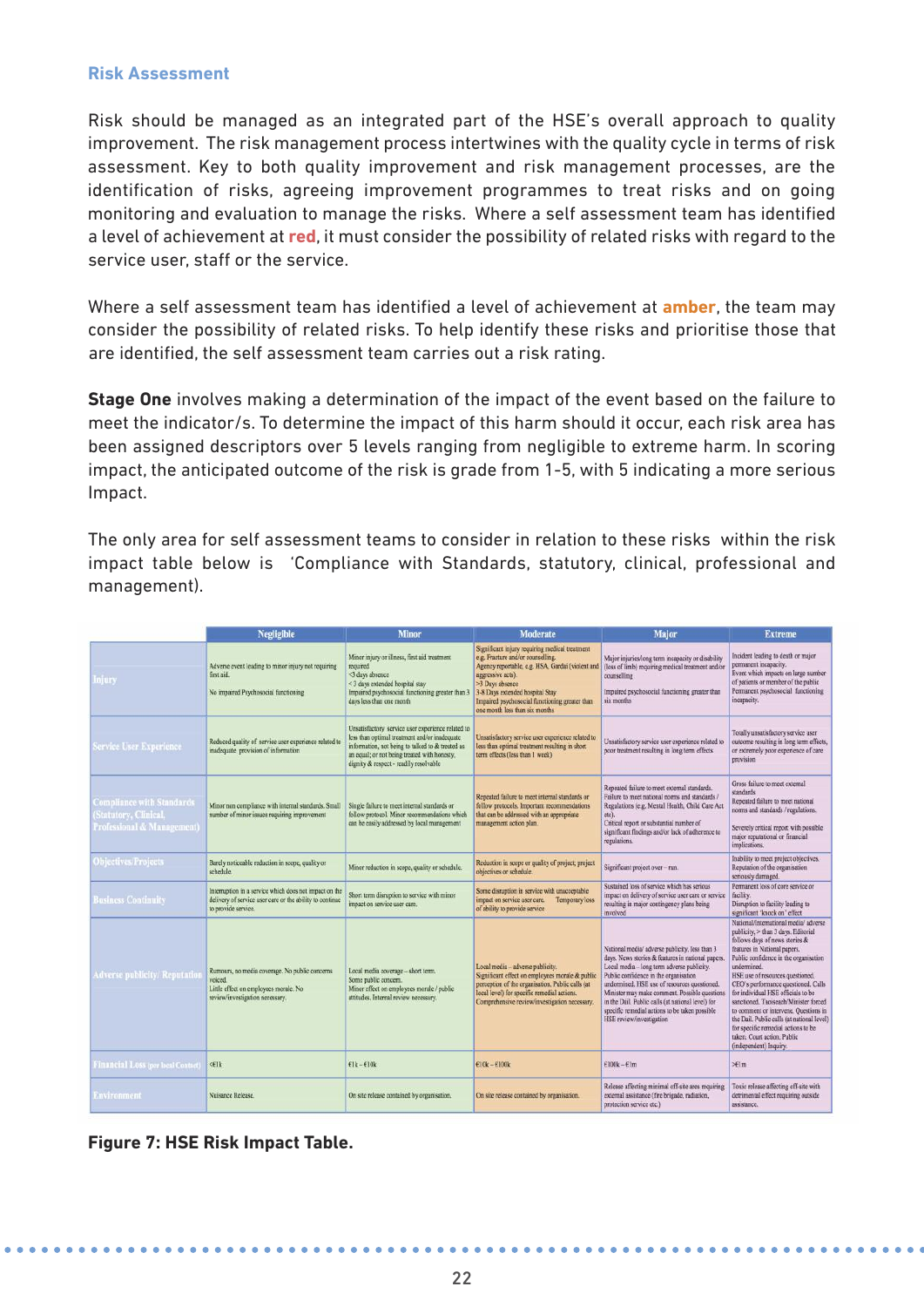**Stage Two** of this process is to determine the likelihood of an event arising based on the failure to meet the indicator/s. The higher the likelihood score, the more urgent is the requirement for immediate action to be taken.

| Rare/Remote (1)                       |             | <b>Jnlikely (2)</b>          |                        | Possible (3)                 |                    | Likely (4)                  |             | Almost Certain (5)               |             |
|---------------------------------------|-------------|------------------------------|------------------------|------------------------------|--------------------|-----------------------------|-------------|----------------------------------|-------------|
| Actual<br>Frequency                   | Probability | Actual<br>Frequency          | Probability Frequency! | Actual                       | <b>Probability</b> | Actual<br><b>IFrequency</b> | Probability | Actual<br>Frequency <sup>'</sup> | Probability |
| Occurs<br>every 5<br>years or<br>more | 1%          | Occurs<br>every 2-5<br>vears | 10%                    | Occurs<br>every 1-2<br>years | 50%                | Bimonthly                   | 75%         | At least<br>monthly              | 99%         |

**Figure 8: HSE Risk Likelihood Table.**

**Stage Three** involves plotting both the likelihood and impact scores on the Risk Matrix grid and to determine the rating of the risk being assessed in terms of a colour and a numerical score for the risk (e.g. a moderate impact 3 and a possible likelihood 3 will result in a rating of an amber 9).

- The high risks are scored between 15 and 25 and are coloured **Red**.
- Medium risk are scored between 6 and 12 and are coloured **Amber**.
- Low risks are scored between 1 and 5 and are coloured **Green**.

|                           |   |    | Negligible (1) Minor (2) Moderate (3) Major (4) Extreme (5) |    |           |
|---------------------------|---|----|-------------------------------------------------------------|----|-----------|
| <b>Almost Certain (5)</b> |   | 10 | 15                                                          | 20 | 25        |
| Likely $(4)$              |   |    | 12                                                          | 16 | <b>20</b> |
| Possible (3)              | 3 | 6  |                                                             | 12 |           |
| Unlikely (2)              |   |    |                                                             | 8  | 10        |
| Rare/Remote (1)           |   |    |                                                             |    |           |

**Figure 9: HSE Risk Impact and Likelihood Table.**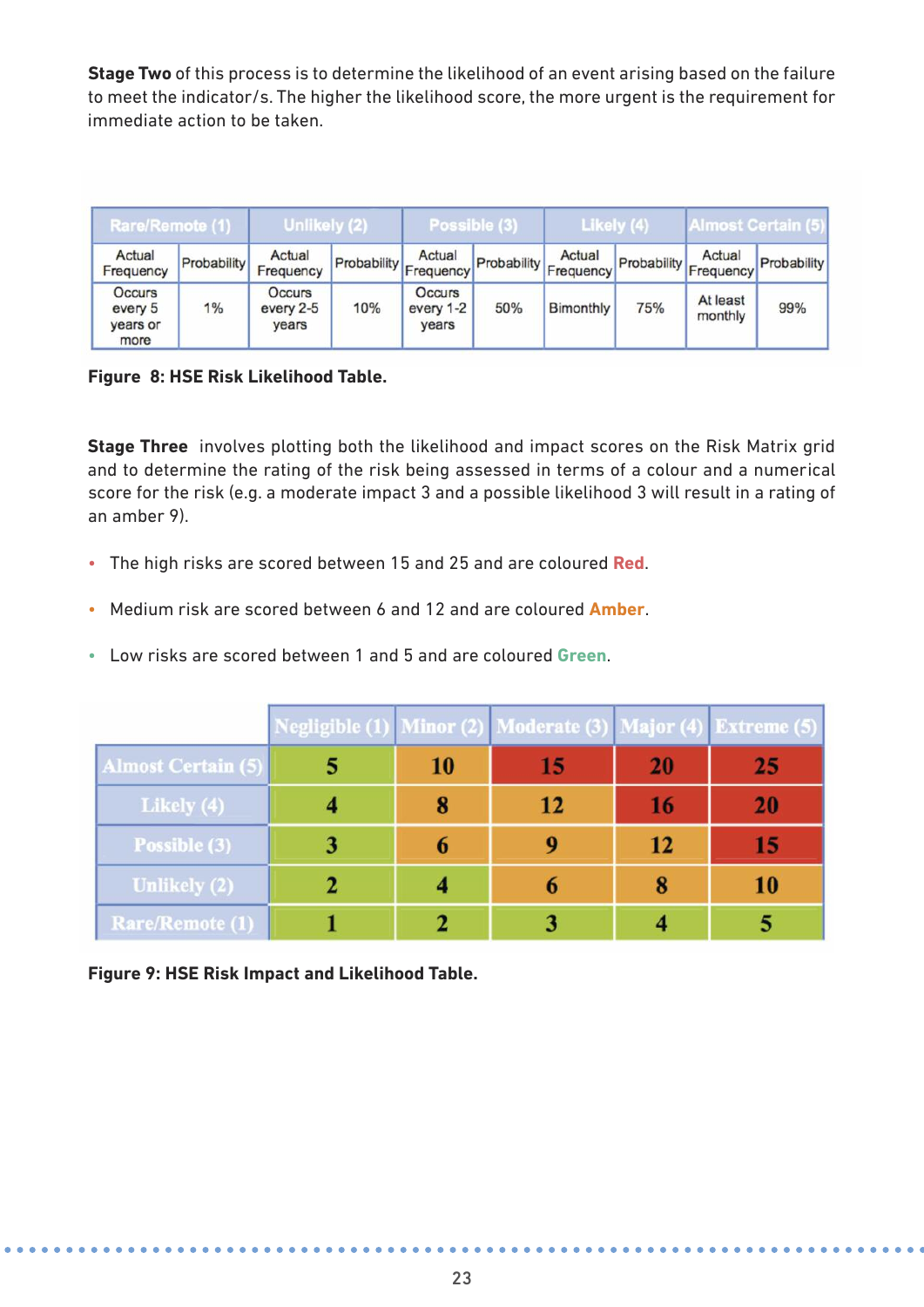**Stage Four** requires the self assessment team to make decisions based on the outcome of the risk analysis regarding which risks require treatment and the priorities of that treatment. Depending on the risk rating and the adequacy of the current controls in place an evaluation is made whether to:

- accept the risk (A risk is called acceptable if it is not going to be treated) or
- treat the risk by: *i) Avoiding the risk,*

*ii) Transferring the risk or*

*iii) Controlling the risk.* 

Criteria used to make decisions regarding accepting or treating the risk, should be consistent with the defined internal, external and risk management contexts and taking account of the service objectives and goals. The treatment of risks through a structured quality improvement process is a very powerful mechanism and one which is capable of targeting the quality programmes to areas of need in a prioritised way.

The self assessment team must enter the risk rating only into the GAIT.

# **8. Developing and monitoring Quality Improvement Plans / CAPAs**

For service areas that have been identified as requiring improvement, it will be necessary for the self assessment team to develop a Quality Improvement Plan (QIP) / CAPA for the key areas that require improvement (as determined by the team) The QIP / CAPA document informs everyone in the service as to the direction, timeline, activities required and outcomes expected in addressing the quality deficit.

The steps involved in developing a QIP / CAPA action plan include:

- Firstly identifying areas for improvement in response to the self assessment
- Devising responsive action plans (Using the SMART methodology described below).
- Appointing a person to manage and monitor progress and follow-up on issues
- Setting a review date for evaluation/completion of the plan
- Recording and maintaining plans and responses monitored on the GAIT tool.
- Escalating outstanding QIPs to the management teams detailing their level of completion.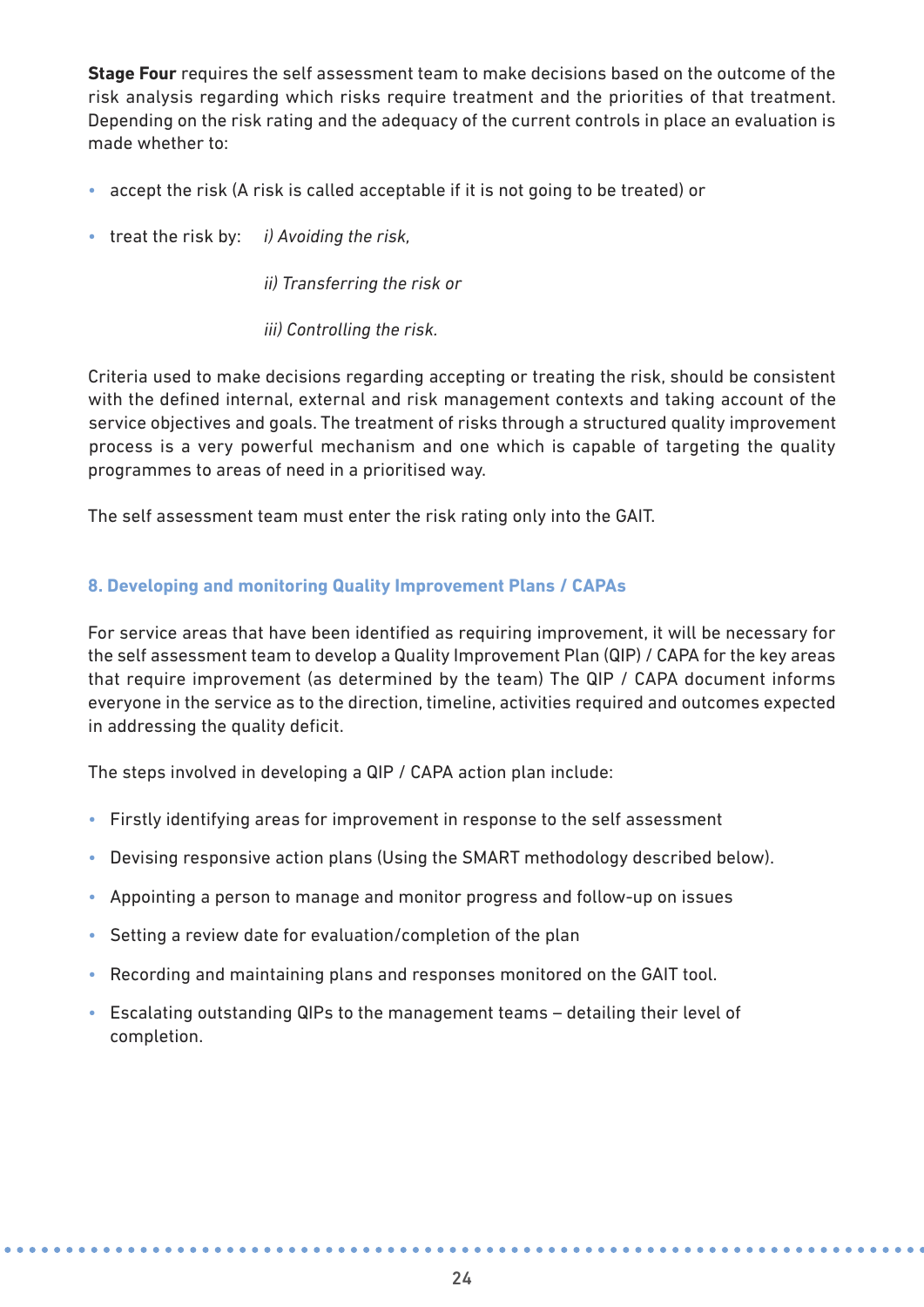In developing a quality improvement plan, the following SMART methodology should be considered.



A named person is identified with responsibility for the completion of each action.

# **Figure 10: SMART Methodology.**